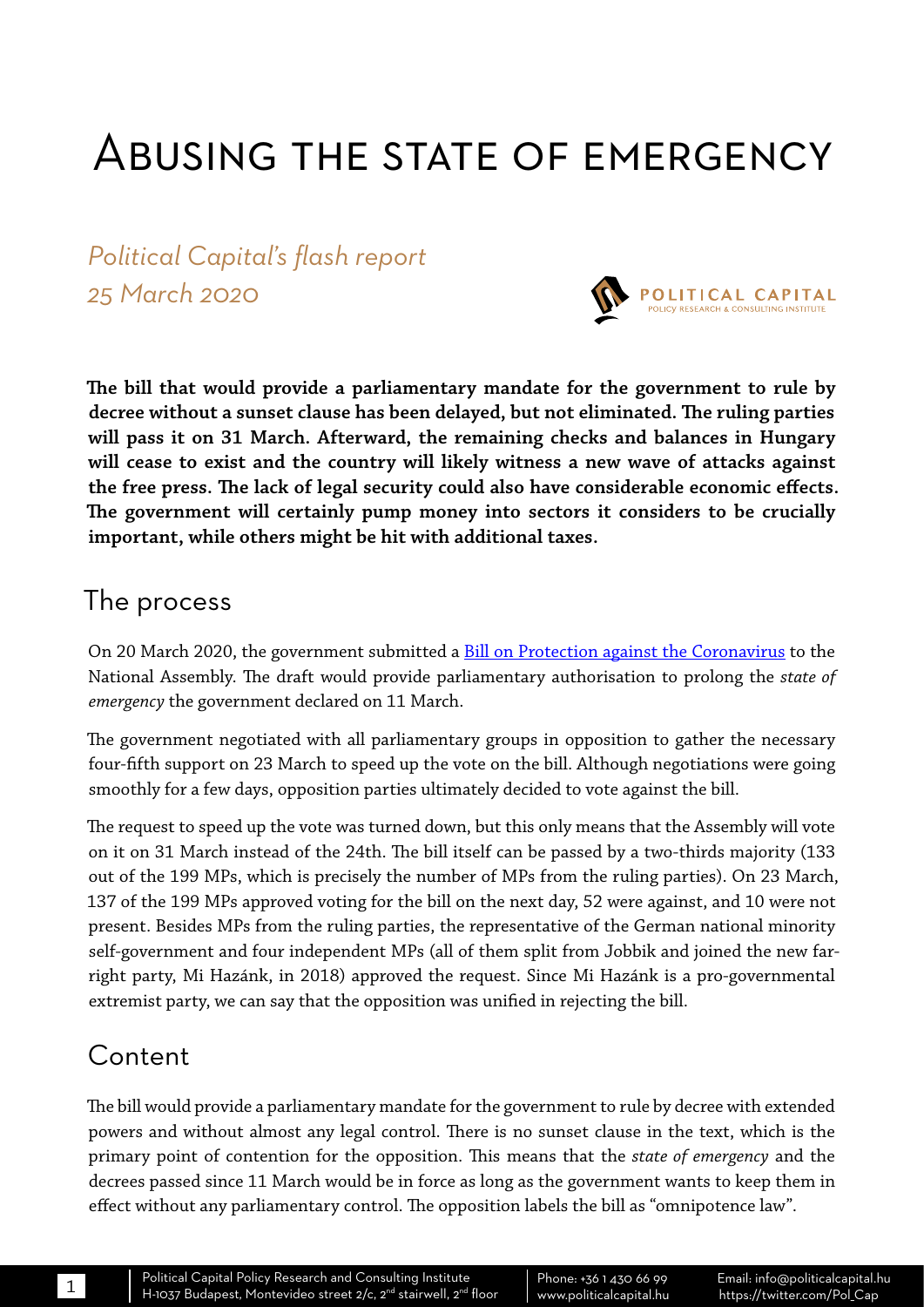The Constitutional Court could theoretically overrule the decisions implemented during the *state of emergency*, but given that the Constitutional Courts' rights had been curbed and the members were filled up with pro-government loyalists in the last few years, we cannot expect that it will serve as an effective counterweight to the cabinet's power.

The legislation would also amend the Criminal Code: anyone who publishes false or distorted facts that interfere with the "successful protection" of the public – or that alarm or agitate the public – could be punished by up to five years in prison.

## Political relevance

Passing the law can lead to the following consequences:

- Intense campaign against the opposition. The government has already started an intense campaign against the opposition, claiming that the 8-days delay will make it very difficult for the government to implement any efficient measures. The government is expected to blame the "non-constructive" behaviour of the opposition for all upcoming problems, failures that emerge during the pandemic.
- **Attacks against the free press.** The free press is causing increasing frustration for the government. As officials pose themselves as an authority handling the situation responsibly, questions from journalists about issues such as the regional dispersion of cases, the number of masks in hospitals or the reason why the number of tests performed is extremely low are even more uncomfortable than usual. Furthermore, the public media and other outlets controlled by the government regularly label independent news portals as "fake news factories", and these attacks have intensified recently. After passing the bill on 31 March, Hungary will likely witness a new wave of attacks against the free press. The above-mentioned amendment to the criminal code on rumours definitely sends a message to journalists.

### Economic relevance

Since the government will be able to implement measures without almost any restrictions, legal security will suffer, which can have an impact on the operation of companies as well. The government is currently deploying military task forces to oversee the operation of 140 companies providing critical services (e.g. energy and retail), from the public and the private sectors alike. There is considerable uncertainty surrounding the economic effects of the crisis; however, based on the past 10 years of Fidesz-led governments and the cabinet's declared priorities and crisis management practices in the past two weeks, the following steps can be expected:

- In the short-term, state subsidies and economic stimulus packages will target small- and mediumsized enterprises and the general population.
- For a limited period of time, numerous requests for help might be addressed to large firms by governments and local self-governments alike.